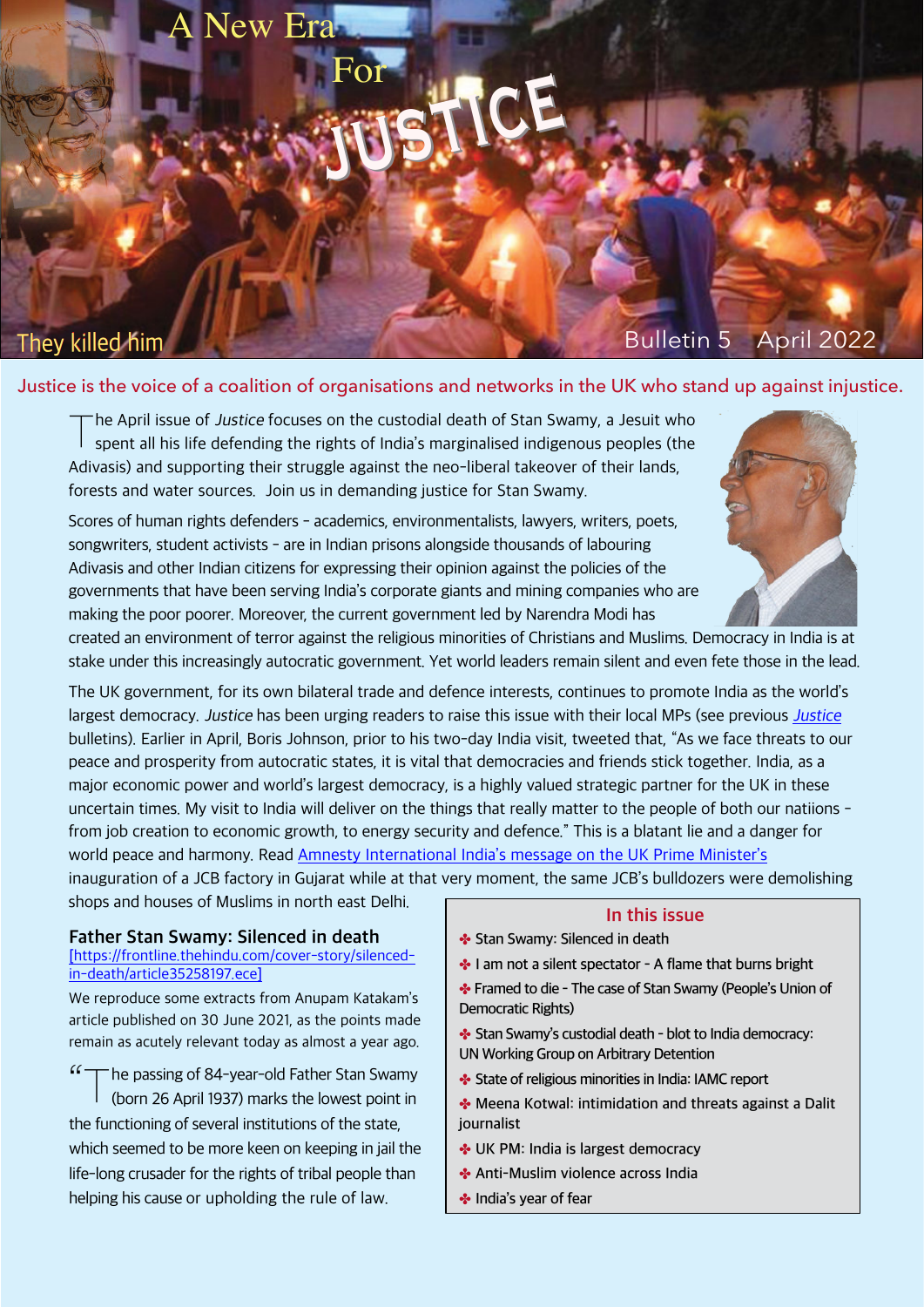"Father Stan Swamy was neither an anarchist nor a leader. His only intention was to stand alongside the most marginalised and vulnerable, understand them and protect them. A Jesuit priest, he spent six decades of his life in the Bihar-Jharkhand belt fighting for land, forest, livelihood and human rights.

"Arrested and charged under the Unlawful Activities (Prevention) Act (UAPA) for his alleged link to banned Maoists who the National Investigation Agency (NIA) believes were behind the 2018 Bhima Koregaon caste violence, Father Stan Swamy was brought to Mumbai on October 9, 2020, and immediately imprisoned.

"Suhas Palshikar, a social and political scientist, said: "In this case, the judiciary comes out with a very poor record. Instead, the judiciary should seize this opportunity to revisit the constitutional validity of the UAPA. Both the Congress and the BJP are complicit in this. They have all put innocent people behind bars and then done nothing about it."

"He walked into jail, a little unsteady, but reasonably healthy. By May 2021, at his last court hearing and public appearance via videoconference, he seemed disoriented and incoherent. Mihir Desai, his lawyer, said that they had been requesting his hospitalisation for weeks before the court finally allowed it. Each time his bail hearing came up, the NIA would claim that Father Stan Swamy's medical reports were in order and that his condition was not as critical as it was made out to be. Periodically, the prison authorities sent him to the State government-run J.J. Hospital in Mumbai, where he would undergo some perfunctory treatment and be sent back.

"This process left Father Stan Swamy so upset that he told a bench led by Justice Kathawalla in a feeble voice: "Eight months ago, I would eat by myself, do some writing, walk, I could take bath by myself, but all these are disappearing one after another. So Taloja jail has brought me to a situation where I can neither write nor go for a walk by myself. Someone has to feed me. In other words, I am requesting you to consider why and how this deterioration of myself happened. Yesterday I was taken to J.J. Hospital, so I got an opportunity to explain what I should be given. My deterioration is more powerful than the small tablets that they give." He added: "I would rather suffer and possibly die shortly than

go to that hospital. It is a very difficult moment for me."

**<sup>I</sup> am not <sup>a</sup> Silent [Spectator](https://isibangalore.com/images/researchPdfs/I_am_not_a_silent_spectator__Stan_Swamy.pdf) An [autobiographical](https://isibangalore.com/images/researchPdfs/I_am_not_a_silent_spectator__Stan_Swamy.pdf) fragment, memory and [reflection](https://isibangalore.com/images/researchPdfs/I_am_not_a_silent_spectator__Stan_Swamy.pdf) of Stan [Swamy](https://isibangalore.com/images/researchPdfs/I_am_not_a_silent_spectator__Stan_Swamy.pdf)**

**A flame that burns bright**

[We reproduce the Forward by Nandini Sundar, Professor of Sociology, Delhi University,



available online at [https://isibangalore.com/images/](https://isibangalore.com/images/researchPdfs/I_am_not_a_silent_spectator__Stan_Swamy.pdf) [researchPdfs/I\\_am\\_not\\_a\\_silent\\_spectator\\_\\_Stan\\_Swamy.pdf](https://isibangalore.com/images/researchPdfs/I_am_not_a_silent_spectator__Stan_Swamy.pdf)]

It was an unexpected honour to be asked to<br>write the foreword for Stan's memoirs. Stan t was an unexpected honour to be asked to Swamy is one of the treasures of this country and one of my personal heroes.

It is because of people like him who, even in his 80's, have not lost hope - despite multiple betrayals of his dreams - that people still believe in the Constitution. A tall thin man with a spine of steel, there is something both wise and childlike about Stan, and this is reflected in these essays. Above all, what the essays reveal, is Stan's enormous compassion and courage, and the way he lives his faith.

Some years ago, Stan set up a research and training centre in Namkum on the outskirts of Ranchi called Bagaicha. As you come in you see a big stone slab in the centre, on which is inscribed all the struggles that have taken place in Jharkhand for over two hundred years. This Pathalgadi (or stone slab inscription) predates the Pathalgadi movement that Stan writes about, but it shows Stan's deep investment in his adopted home, Jharkhand. As he writes in the last essay of this volume, there is a tradition among adivasis, that when someone departs the earth, she or he is invited back to dwell in the house and be a companion to the still living. In life or death, Stan is a companion and guide to the people in Jharkhand and beyond, a flag bearer for justice wherever he is.

Ever since the Jesuits arrived in India in 1542, they have culturally adapted their faith to the land, and provided invaluable service, especially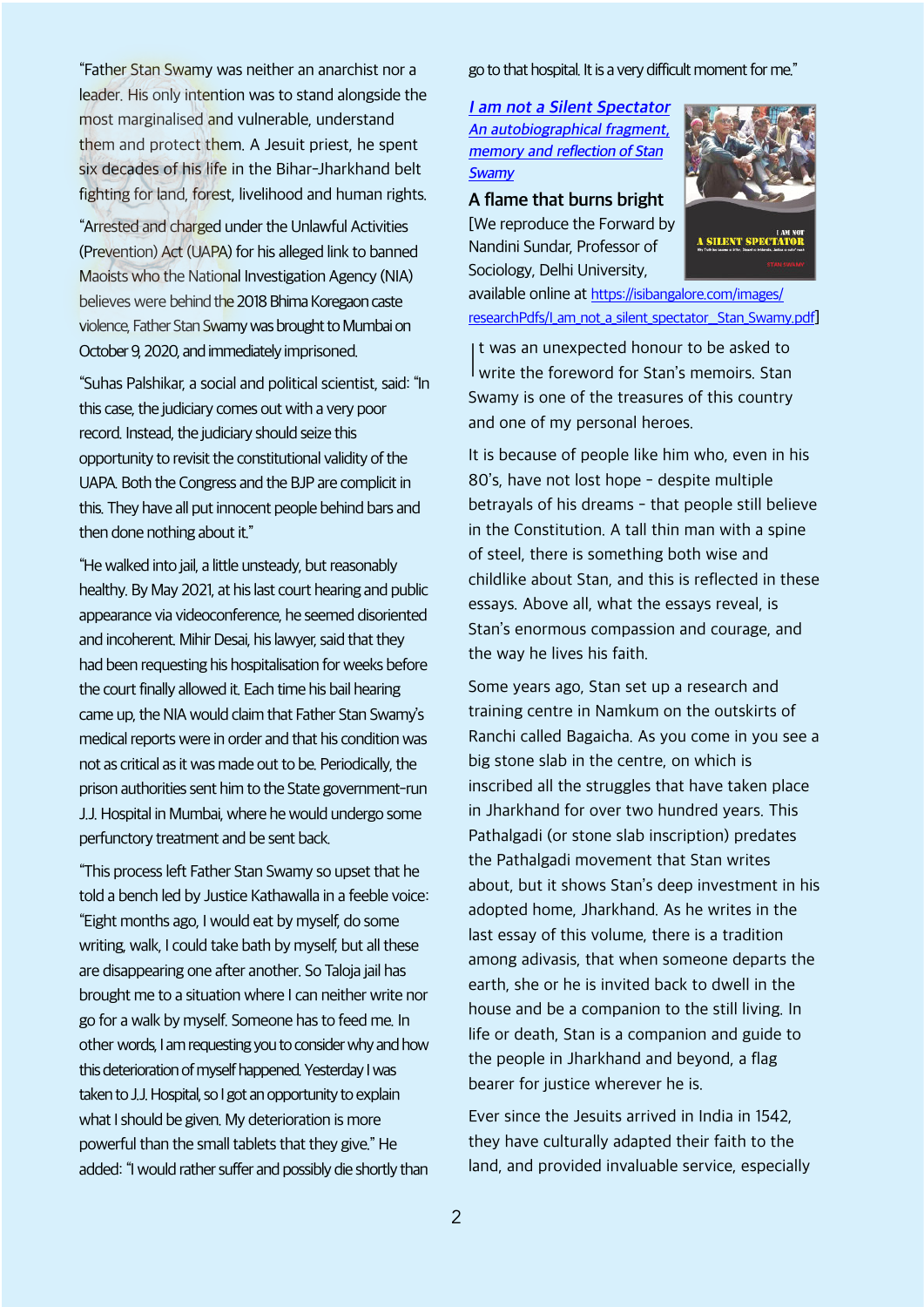in the field of education. But even among this selfless mission, there were some who ventured further afield and practiced their faith by serving people, especially the most marginal. But this is done through meticulous research and documentation, not in a superficial manner. The story of how Stan and his comrades at the Indian Social Institute Training Centre in Bangalore summarized and circulated Paolo Freire's Pedagogy of the Oppressed, tried to ensure that land was given to the tiller, and reached out to a wide variety of social movements, even in the face of opposition from powerful elements in the Church - is a testimony to the power of his faith. The Jesuits have been a major source of education for democracy in India, and India owes a great deal to them.

Why is the Indian state so petrified of an 80-year old Jesuit called Stan Swamy - so much that they sent police, twice, all the way from Pune to raid his room and confiscate his bare belongings? First, the central BJP government, acting with the Pune police, tried to implicate him in the Bhima-Koregaon case which, is clear to any thinking person, is a trumped-up effort to silence a well-known human rights activist. In 2018, the BJP government in Jharkhand, filed an FIR against Stan and others for a Facebook post. A year and a half later, they tried to arrest him, and also claimed that he was absconding, when of course he was doing no such thing.

The government is scared because Stan has courage and is not scared to raise his voice against injustice wherever he sees it in any form. And, of all the issues that has affected Adivasi India in the last decade or so, it is the 'mass jailing of people', allegedly for supporting Maoists. As Stan points out, when an entire young generation is in jail, the impact on society is devastating. Stan, with his colleagues, conducted meticulous and innovative research, where they met 102 under trials in their homes, and found that 97 per cent of those arrested, had zero connection with the Maoists. In January 2018, a PIL filed by Stan on this issue was admitted in the Jharkhand High Court, with the Court ordering the government to furnish information on the undertrials.

It is, indeed, too much of a co-incidence that soon after his PIL, the state has gone after Stan with a vengeance. Where is the level playing field that the law promises?

Stan writes movingly of dispossession, due to large projects and the struggles that people have waged to resist this; he writes of migration and the losses to individuals and communities; he bears witness to the sufferings and resilience of the people, of whom he has now, become a part. This collection of short essays - autobiographical fragment, memory and reflection is a gift from Stan to all of us.

# **[Framed to Die](https://www.pudr.org/framed-die-case-stan-swamy)**

**[The case of Stan Swamy](https://www.pudr.org/framed-die-case-stan-swamy)** People's Union for Democratic Rights, Delhi "Framed to die" documents the manner in which Stan Swamy was framed, confined in a prison cell, and finally forced towards a fatal illness under due process of law called



Unlawful Activities Prevention Act (UAPA). Published on 6 August, 2021 i.e. a month since Stan Swamy passed away (died in custody on 5 July 2021), the book points out that no official enquiry, even the mandated magisterial inquest, was initiated during the month.

### **Stan Swamy's custodial death - blot to India democracy: UN body**

The UN body's Working Group on Arbitrary Detention, at its ninety-second session, November 15-19 2021, adopted this opinion that Jesuit Father Stan Swamy's death in custody will forever remain a stain on India's human rights record.

For the report (advance edited version, published in February 2022) click [https://www.ohchr.org/sites/](https://www.ohchr.org/sites/default/files/2022-03/A-HRC-WGAD-2021-57-India-AEV.pdf) [default/files/2022-03/A-HRC-WGAD-2021-57-India-](https://www.ohchr.org/sites/default/files/2022-03/A-HRC-WGAD-2021-57-India-AEV.pdf)[AEV.pdf](https://www.ohchr.org/sites/default/files/2022-03/A-HRC-WGAD-2021-57-India-AEV.pdf)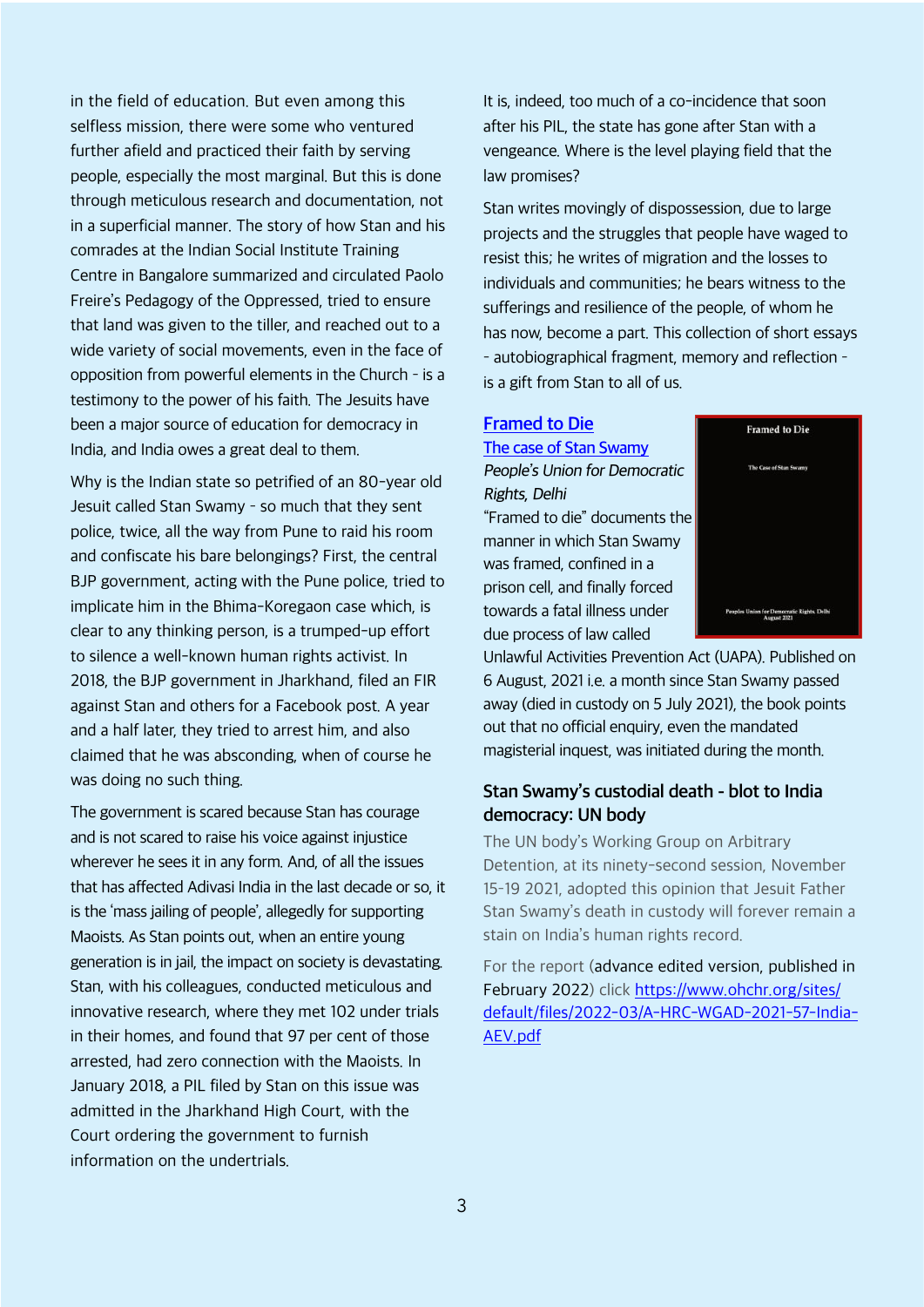<span id="page-3-0"></span>

## **State of Religious Minorities in India**

**[A report published in March 2022](https://iamc.com/iamc-report-state-of-religious-minorities-in-india-march-2022) [by the Washington-based advocacy](https://iamc.com/iamc-report-state-of-religious-minorities-in-india-march-2022) [organisation Indian American](https://iamc.com/iamc-report-state-of-religious-minorities-in-india-march-2022) [Muslim Council](https://iamc.com/iamc-report-state-of-religious-minorities-in-india-march-2022)**

T he IAMC notes: "As Prime Minister Narendra Modi and his Bharatiya Janata Party

(BJP) still have not effectively condemned recent and past calls for mass violence against Christians and the genocide of Muslims, this report details the continuing hate speech (including renewed calls for mass violence and genocide), discriminatory policies, harassment, and violence targeting Christians and Muslims over March 2022. Utilizing news reports and data from human rights organizations, this report outlines how the events of March 2022 display the multilevel complicity of the Indian government and society in the cycle of systematic and widespread persecution of religious minorities."

### **[India: intimidation and threats against Meena](https://srdefenders.org/india-intimidation-and-threats-against-meena-kotwal-joint-communication/) [Kotwal \(joint communication\)](https://srdefenders.org/india-intimidation-and-threats-against-meena-kotwal-joint-communication/)**

In early April 2022, the UN Special Rapporteur on Human Rights Defenders Mary Lawlor [also released a](https://thewire.in/media/meena-kotwal-death-threats-un-rights-experts) [communication](https://thewire.in/media/meena-kotwal-death-threats-un-rights-experts) to the Government of India regarding intimidation of and threats by Hindutva nationalistic groups against Ms. Meena Kotwal, a Dalit journalist and founder of [The Mooknayak news website and](https://themooknayak.in) [YouTube channel](https://themooknayak.in) and woman and minority human rights defender working and reporting on human rights issues. The Indian government did not respond to the communication which notes that the threats made to Ms Kotwal included comments that she would "suffer the same fate at Gauri Lankesh" (see [Justice Issue 1 for our piece on Gauri Lankesh\)](https://india-crisis.world/gallery/india_crisis_4.pdf).

### **Ram Navami celebrations turn into anti-Muslim violence across India**



[localities in 8 Indian States](https://hindutvawatch.org/ram-navami-celebrations-turn-into-anti-muslim-violence-across-india/) uring the week beginning

[Hindu mob rampage Muslim](https://hindutvawatch.org/ram-navami-celebrations-turn-into-anti-muslim-violence-across-india/)

 $\bigcup$ 10 April, while Hindus

celebrate Ram Navami, Hindu mobs carried out anti-Muslim violence in at least eight states in India -

Bihar, Gujarat, Goa, Jharkhand, Karnataka, Madhya Pradesh, New Delhi, West Bengal. It appears to be an orchestrated violence by the current Bharatiya Janata Party (BJP)-led government on religious minority Muslims as the pattern of mob violence was very similar at all the places.

## **['No one listened': Jahangirpuri residents cry after](https://hindutvawatch.org/no-one-listened-jahangirpuri-residents-cry-after-bulldozers-raze-illegal-shops-structures/) [bulldozers raze 'illegal' shops & structures](https://hindutvawatch.org/no-one-listened-jahangirpuri-residents-cry-after-bulldozers-raze-illegal-shops-structures/)**

n Wednesday, 20 April 2022, the North Delhi Municipal

 $\bigcirc$ Corporation, in the presence of hundreds of police personnel, demolished shops, temporary structures and the external gate



of a mosque in the riot-hit area of Jahangirpuri. The operation continued even after the Supreme Court ordered status quo. Read The Mooknayak's ground reports here: ["I had sorted some garbage to sell](https://www.themooknayak.co.in/i-had-sorted-some-garbage-to-sell-before-eid-so-that-we-could-celebrate-the-festival-well-but-the-bulldozer-ruined-everything-the-pain-of-the-people-of-jahangirpuri/) [before Eid so that we could celebrate the festival](https://www.themooknayak.co.in/i-had-sorted-some-garbage-to-sell-before-eid-so-that-we-could-celebrate-the-festival-well-but-the-bulldozer-ruined-everything-the-pain-of-the-people-of-jahangirpuri/) well, but the bulldozer ruined everything" - the pain [of the people of Jahangirpuri](https://www.themooknayak.co.in/i-had-sorted-some-garbage-to-sell-before-eid-so-that-we-could-celebrate-the-festival-well-but-the-bulldozer-ruined-everything-the-pain-of-the-people-of-jahangirpuri/)

[Delhi Jahangirpuri violence: "If we are Bangladeshis,](https://www.themooknayak.co.in/delhi-jahangirpuri-violence-if-we-are-bangladeshis-then-we-have-been-given-voter-ids-only-for-our-votes-local-people-speak-of-their-pain/) [then we have been given voter IDs only for our](https://www.themooknayak.co.in/delhi-jahangirpuri-violence-if-we-are-bangladeshis-then-we-have-been-given-voter-ids-only-for-our-votes-local-people-speak-of-their-pain/) [votes," local people speak of their pain.](https://www.themooknayak.co.in/delhi-jahangirpuri-violence-if-we-are-bangladeshis-then-we-have-been-given-voter-ids-only-for-our-votes-local-people-speak-of-their-pain/)

On 22 April, diasporic Indian civil society groups led a Twitter storm in support of the victims using the hashtag #MuslimVictimsMadeCulprits (see for example: [https://twitter.com/IAMCouncil/status/](https://twitter.com/IAMCouncil/status/1517546355429883906) [1517546355429883906](https://twitter.com/IAMCouncil/status/1517546355429883906))

## **UK Prime Minister Boris Johnson says, India is the largest democracy!**



#### **Amnesty International India**

In the backdrop of the North Delhi<br>Municipal Corporation using JCB bulldozers to raze n the backdrop of the North Delhi down shops and houses of Muslims in Delhi's Jahangirpuri area, UK Prime Minister's inauguration of a

JCB factory in the state of Gujarat is not only ignorant but his silence on the incident is deafening.

As Indian authorities clamp down on human rights daily, the UK government must not remain a mute bystander. It must bring human rights to the discussion table. India cannot wait another day for justice.